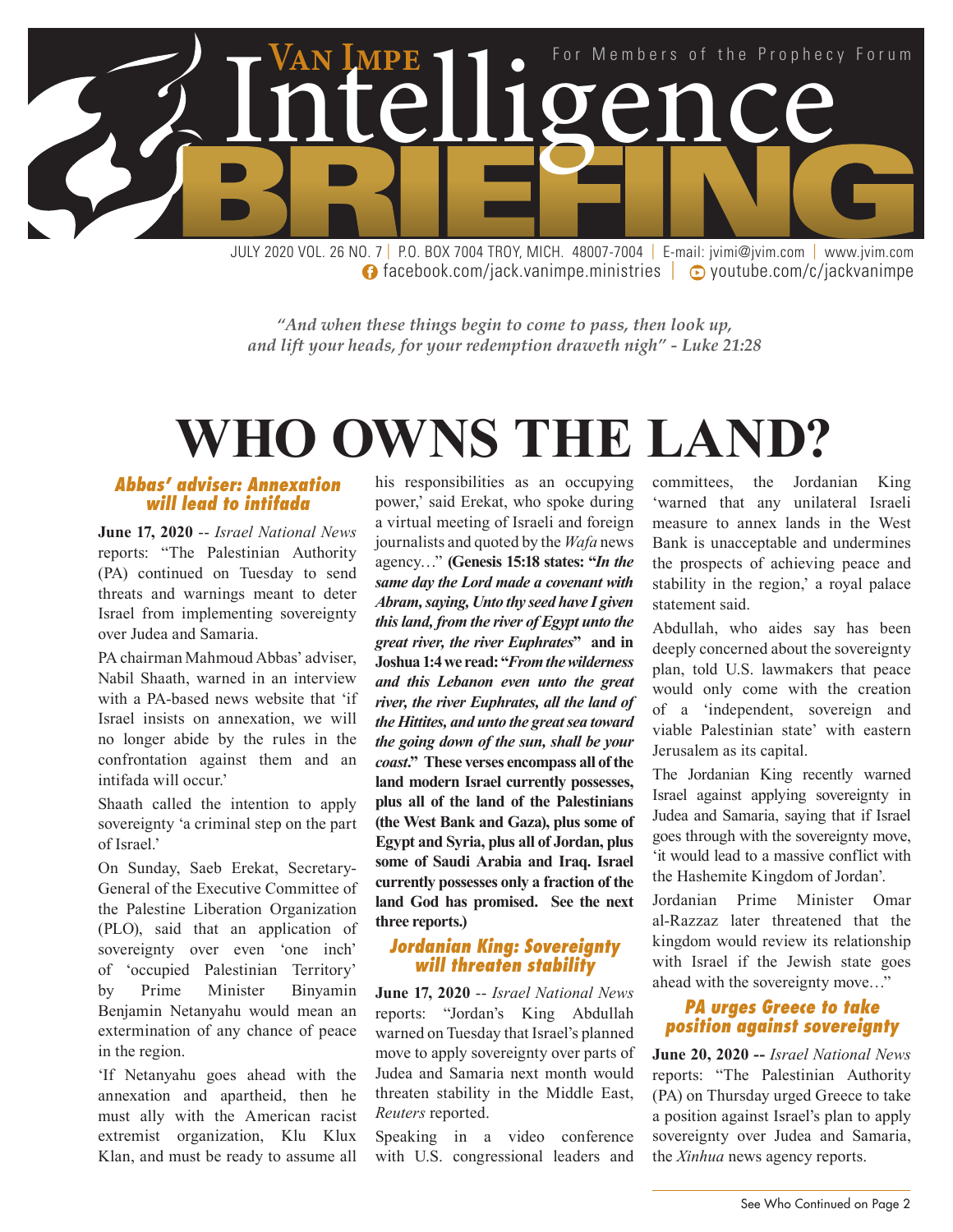PA cabinet leader Mohammed Shtayyeh phoned Greek Prime Minister Kyriakos Mitsotakis, urging him not to undermine international law and the right to selfdetermination of the Palestinian people, according to the report.

The phone conversation came a day after an official visit by Mitsotakis to Israel, where he met with President Reuven Rivlin as well as with Prime Minister Binyamin Netanyahu.

'The relations and common interests between Greece and Israel should not be at the expense of the Greek people and government's faith in international law and the right of peoples to self-determination,' Shtayyeh told Mitsotakis in the phone conversation, according to a statement by his office.

'Greece must speak loudly against

the Israeli annexation plans,' added Shtayyeh, urging his counterpart to recognize 'Palestine' as a state…"

#### *IDF generals urge Trump to stand behind Netanyahu's sovereignty plan*

**June 23, 2020 --** *The Jerusalem Post* reports: "A group of IDF generals has written a letter to U.S. President Donald Trump urging him to support Prime Minister Benjamin Netanyahu's annexation plan to apply sovereignty over parts of the West Bank.

The group, known as habit'honistim – Protectors of Israel – holds that the plan offers Israel an unparalleled security opportunity to place 30% of the West Bank within Israel's permanent borders. 'Your farsighted vision for peace, which includes a recognition of Israel's sovereign rights in Judea and Samaria – the cradle of Jewish civilization – has put wind in the wings of thousands of Israel Defense Force officers and warriors and buffeted the sails of the Israeli nation as a whole,' the group wrote.

'Mr. President, thanks to your friendship and visionary leadership, we stand now at an historic crossroad in the 4,000-year history of the Jewish people in the Land of Israel,' it continued.

'We trust that you will continue to work to secure the future peace of the people of Israel and of the Middle East as a whole by standing with Prime Minister Benjamin Netanyahu as he applies our sovereignty to our eastern frontier, the Jordan Valley and to our cities, villages and farms in Judea and Samaria in accordance with your visionary peace plan,' the group said…"

*PMW* said the 'transgressions' seem 'to have been carefully selected in

## NEWS FROM ISRAEL AND THE MIDDLE EAST

#### *'Attack that cannot be done': Iran planned to poison Israel's water*

**June 3, 2020** -- *WND.com* reports: "Iran nearly pulled off a cyberattack that would have dumped lethal levels of chemicals in six water-supply facilities in Israel.

*Breaking Israel News* reported Iran breached the computer system controlling the water supplies, but the attack was blocked 'just in time' to prevent damage. The attack happened April 24-25, and details still are emerging.

'This was an attack that goes against all codes, even in war,' one Israeli official told Israel's *Channel 13*. 'Even from the Iranians we didn't expect something like this. This is an attack that cannot be done.'

The intent of the attack was far more than originally assumed, according to Yigal Unna, director general of Israel's National Cyber Directorate.

'We can see something like this aiming to cause damage to real life and not to IT or data,' Unna told *BIN*. 'If the bad guys would have succeeded in their plot, we would now be facing in the middle of

the corona crisis, very big damage to the civilian population; a lack of water.'…" **(Iran's goal is found in Psalm 83:4: "***Come, and let us cut them off from being a nation; that the name of Israel may be no more in remembrance***." As Dr. Van Impe has emphatically stated before – it won't happen. God has promised: "***…I will give them* **[Israel]**  *an everlasting name, that shall not be cut off***" – Isaiah 56:5.)**

#### *'Supreme Shariah judge' says Muslims are allowed to kill Israelis*

**June 1, 2020 --** *WND.com* reports: "The Palestinian Authority's top religious authority declared in a recent TV appearance that the Quran effectively gives Muslims the authority to kill any Israeli.

Mahmoud Al-Habbash, who was appointed as supreme Shariah judge by Palestinian Authority President Mahmoud Abbas, said there of 10 'transgressions' against which Palestinians are 'commanded' to fight,' said the Israel-based *Palestinian Media Watch*, or *PMW*.

order to turn every single Israeli into a target that every Palestinian Muslim is 'commanded' to fight and 'allowed' kill.' The 'transgressions' cited are: 'If someone comes to attack me … my home … my land … my homeland … my property … my honor … my family … your existence … your rights … your souls.'

'I am commanded to fight him,' Al-Habbash said. 'I am commanded to confront him, I am commanded to resist them, and I am allowed to kill him if necessary as Prophet said and as this verse said: 'And kill them wherever you find them.' … [A]s long as they are targeting … you are allowed to fight them, and also to kill them.'…" **(Benjamin Netanyahu has stated: "If the Arabs put down their weapons today, there would be no more violence. If the Jews put down their weapons today, there would be no more Israel." In the summer of 2000, President Bill Clinton held a summit at Camp David with Ehud Barak and Yasser Arafat – it failed. According to a** *Newsweek* **article on June 26, 2001: "Nearly a year after he failed to achieve a deal at Camp David, former president Bill Clinton gave vent to his frustrations this week over the** 

'Since 1948, Israel has proven time and again that it's up to any challenge to the Jewish people's right to govern themselves in their ancestral homeland,' he said. 'The United States will always support Israel's right to defend itself.'..."

**collapse of peace in the Mideast. And Clinton directed his ire at one man: Yasir Arafat. On Tuesday night, Clinton told guests at a party at the Manhattan apartment of former U.N. ambassador Richard Holbrooke and his wife, writer Kati Marton, that Arafat called to bid him farewell three days before he left office. "You are a great man," Arafat said. "The — I am," Clinton said he responded. "I'm a colossal failure, and you made me one." Clinton said he told Arafat that by turning down the best peace deal he was ever going to get-the one proffered by Israeli Prime Minister Ehud Barak and brokered by Clinton last July-the Palestinian leader was only guaranteeing the election of the hawkish Ariel Sharon, the current Israeli leader. But Arafat didn't listen." See the next two reports.)**

#### *Senior Turkish Official Calls on Muslim 'Umma' to Free Jerusalem*

**June 15, 2020 --** *Breitbart.com* reports: "Turkey's top religious official vowed over the weekend to continue Islam's struggle 'until Jerusalem is completely free' and called on the Muslim world to rally against Israel.

'It is never possible for Muslims to give up on the blessed city' of Jerusalem, President of Religious Affairs Ali Erbas said in Turkish-language comments carried by *T24* media and translated by the *Jerusalem Post*.

According to Erbas, Jerusalem has 'universal value' for the Islamic world. His views echo those of Turkey's Foreign Minister Mevlut Cavusoglu who recently said, 'The ummah [Islamic community] will never give up on a sovereign Palestinian state with Quds al-Sharif as its capital.'…"

#### *Brazilian pastor and congregants pray for another Holocaust*

**June 20, 2020 --** *Israel National News* reports: "A Brazilian pastor prayed to God to 'destroy the Jews like vermin' and bring about a second Holocaust during a sermon in Rio de Janeiro.

'Massacre the Jews, God, hit them with your sword, for they have left God, they have left the nations,' Pastor Tupirani da Hora Lores shouted at dozens of congregants earlier this month at his Geracao Jesus Cristo church, a recording of the event shows. His congregants are heard repeating his words passionately.

'They contrived, went with prostitutes, and when they were told to repent they said they'd do it but they lied,' the pastor said, possibly in reference to the forced conversions to Christianity during the

'God, what you have done in World War II, you must do again, this is what we ask for in our prayers to you: Justice, justice, justice!' da Hora Lores shouted at his church, a small and radical evangelical

Inquisition. congregation…"

#### *PA threatens to cancel recognition of Israel*

**June 9, 2020 --** *Israel National News* reports: "Palestinian Authority (PA) cabinet leader Mohammad Shtayyeh warned on Monday that if Israel fulfills its intention to apply sovereignty over Judea and Samaria, the PLO may cancel its recognition of Israel.

In an interview with the Palestine television network, Shtayyeh said that the PLO had a number of diplomatic cards to use against Israel, including the recognition of Israel under the Oslo Accords signed with former PA chairman Yasser Arafat.

Despite Shtayyeh's threat, the PA has never accepted the legitimacy of Israel as a Jewish State, and the PLO charter continues to reject the existence of the State of Israel despite the provision of such recognition in the Oslo Accords.

In his remarks, the PA cabinet leader blamed Israel, led by Prime Minister Binyamin Netanyahu, for adopting a strategy aimed at destroying the possibility of establishing a Palestinian state through a continued siege of the Gaza Strip, annexation of Jerusalem, and the use of Area C in Judea and Samaria (which is under Israeli civilian and security control) as a strategic area to expand settlements…" **(Almighty** 

**God has stated: "…***I will give them* **[Israel]** *an everlasting name, that shall not be cut off" –* **Isaiah 56:5. Everlasting means everlasting. God promised to Abraham in Genesis 22:17: "***… in blessing I will bless thee, and in multiplying I will multiply thy seed as the stars of the heaven, and as the sand which is upon the sea shore…"* **"***And because he loved thy fathers, therefore he chose their seed after them, and brought thee out in his sight with his mighty power out of Egypt; To drive out nations from before thee greater and mightier than thou art, to bring thee in, to give thee their land for an inheritance, as it is this day. Know therefore this day, and consider it in thine heart, that the Lord he is God in heaven above, and upon the earth beneath: there is none else. Thou shalt keep therefore his statutes, and his commandments, which I command thee this day, that it may go well with thee, and with thy children after thee, and that thou mayest prolong thy days upon the earth, which the Lord thy God giveth thee, for ever***" – Deuteronomy 4:37 – 40. See the next report.)**

#### *Pompeo: The U.S. will always support Israel's right to defend itself*

**June 15, 2020 --** *Israel National News* reports: "U.S. Secretary of State Mike Pompeo on Sunday addressed the opening plenary of the 2020 AJC Global Forum, where he reaffirmed the strong U.S.-Israel relationship, condemned rising worldwide anti-Semitism, and cautioned Iran against threatening Israel and pursing a nuclear weapons program.

AJC's signature annual event, which was originally scheduled to take place this week in Berlin, Germany, was changed to an online meeting due to the coronavirus pandemic. As a result, Pompeo's remarks reached an audience of many thousands in the U.S. and around the world.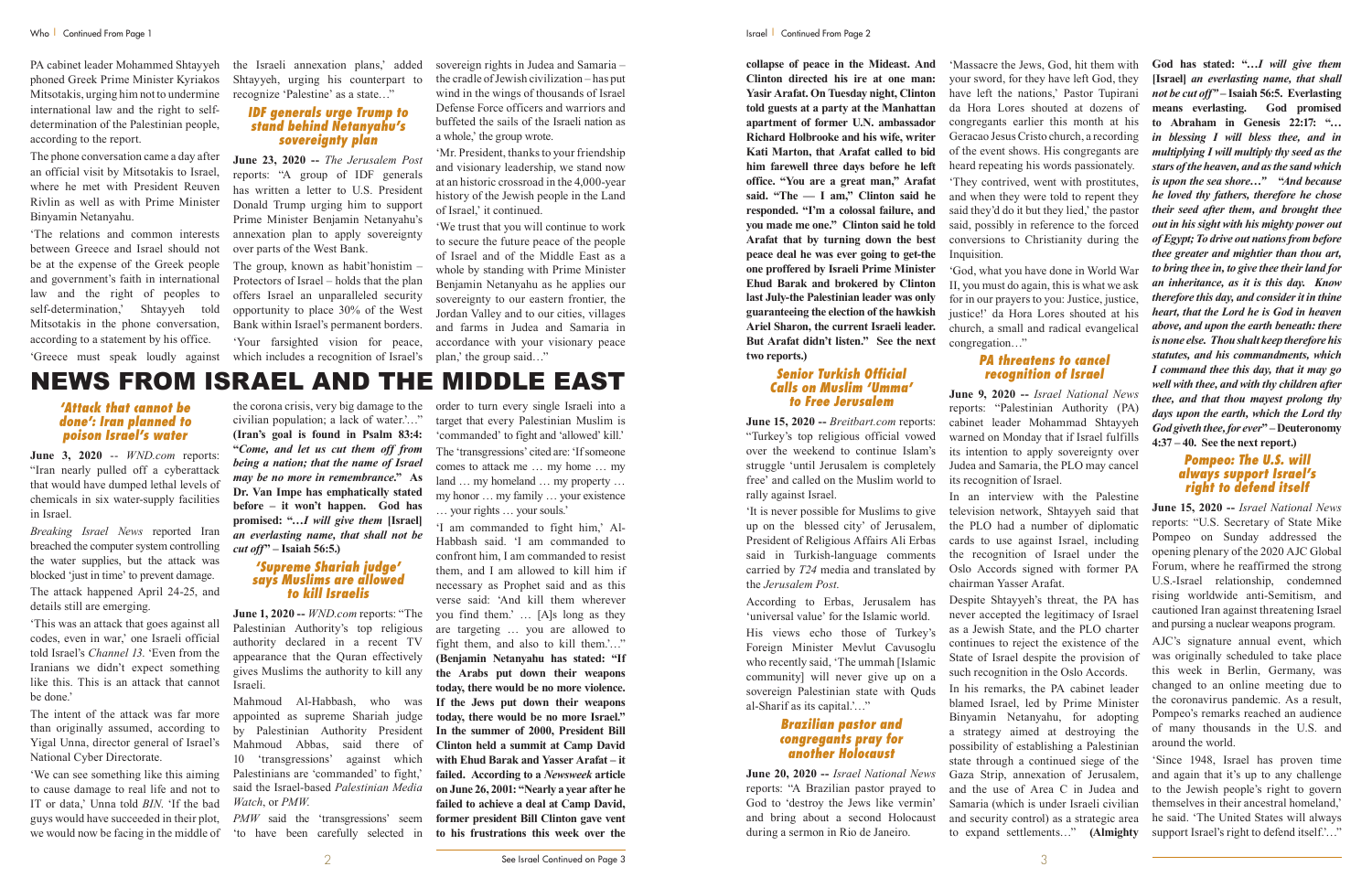## **NEWS FROM RUSSIA**

#### *Putin Sets July 1 for Controversial Constitutional Vote*

**June 2, 2020 --** *Voice of America News* reports: "Russian President Vladimir Putin has set July 1 as the date for the national vote on constitutional amendments that among other things would allow him to remain in power until 2036.

Putin announced the decision at a meeting with co-chairs of the working group on the preparation of the bill on June 1.

Ella Pamfilova, the chairwoman of the Central Election Committee, said she supports the idea, adding that the voting will start seven days prior the official date in order to avoid large crowds.

Pamfilova also said that in two or three regions an electronic voting system will be used, though she did not say which regions.

The bill of constitutional amendments was approved by lawmakers and approved by the Constitutional Court in March…" **(Vladimir Putin has been in power as either the Prime Minister or President of Russia since 1999. With this Constitutional change, he is, in essence, setting himself up as ruler for life in Russia, much as Xi Jinping is set to be ruler for life in China. Ezekiel chapters 38 and 39 predict the union of Russia and China [Revelation 16:12; Daniel 11:44] as leaders in the battle for the greatest war in history called Armageddon – Revelation 16:16. Revelation 9:14 – 18 pictures its upcoming disastrous results.)**

#### *Russia Eyes Military Expansion in Northeast Syria*

**June 5, 2020 --** *Voice of America News* reports: "Russian troops in Syria are looking to expand their military presence in the northeastern part of the war-ravaged country, local sources said. A Russian military convoy arrived last week in a village near Syria's border with

Turkey and Iraq, where Russian officers did they enter United States sovereign reportedly met with local residents and discussed the possibility of building a military base in the vicinity.

A local reporter told *VOA* that the village Qasir Dib is located near the Kurdishmajority town of Malikiyah in Syria's north-easternmost region.

'I spoke with people who were present at the meeting,' said Nishan Mohammad, a freelance reporter based in northeast Syria. 'They confirmed that the Russians had expressed a desire to build a military base in the village.'

In recent months, Russia, a staunch backer of Syrian President Bashar al-Assad's regime, has increased its foothold the country's northeast, which is largely controlled by local Kurdish forces…" **(Russia preparing to fulfill Ezekiel 38:1, 2, 8, 16; Joel 2:3, 20, 30 for the Armageddon campaign – Revelation 16:16 – which will be fought against America, the EU and the entire Western World. Islamic armies will align themselves with Russia and China for holy jihad – holy war – Ezekiel 38:13; Daniel 11:40; Isaiah 17:1; Ezekiel 38:5-7; Psalm 83: 4 – 7. See the next two reports.)**

#### *Russian aircraft intercepted 8 miles from U.S. airspace near Alaska*

**June 11, 2020 --** *SpaceWar.com* reports: "U.S. fighter planes intercepted two waves of Russian bombers flying within eight miles of U.S. airspace near Alaska on Wednesday, officials said.

'North American Aerospace Defense Command F-22 Raptors, supported by KC-135 Stratotankers and E-3 Airborne Warning and Control System, completed two intercepts of Russian Bomber formations entering the Alaskan Air Defense Identification Zone early this morning,' the North American Aerospace Defense Command said Wednesday on Twitter.

airspace.'

The first Russian formation, of two Tu-95 bombers, two Su-35 fighter planes and an A-50 early warning and control aircraft, came within 20 nautical miles of the Alaskan Air Defense Identification Zone, a 200-mile long coastline with U.S. territorial airspace beginning 12 miles from the coast.

The second included Tu-95 bombers and an A-50 plane, came within 32 nautical miles, NORAD said. The Russian planes were identified and intercepted as they flew closer to U.S. territory than in recent years…"

#### *U.S. intercepts more Russian military planes near Alaska*

**June 18, 2020 --** *SpaceWar.com* reports: "U.S. fighter planes intercepted eight Russian military aircraft flying near Alaska in two separate incidents, NORAD announced Wednesday.

'The Russian military aircraft remained in international airspace and at no time and one A-50…"

The intercepts, late Tuesday, mark the third and fourth such incidents in the past week, and the seventh and eighth in 2020, indicating an increase in Russian air activity on the U.S. border.

'NORAD F-22 Raptors, supported by KC-135 Stratotankers and an E-3 Airborne Warning and Control System, successfully completed two intercepts of Russian bomber aircraft formations entering the Alaskan Air Defense Identification Zone last night,' NORAD [North American Aerospace Defense Command] said in a series of Twitter messages. 'The Russian military aircraft came within 32 nautical miles of Alaskan shores; however, remained in international airspace and at no time did they enter United States sovereign airspace.'

The first formation involved two Tu-95 bombers, which are capable of carrying nuclear missiles; two Su-35 fighter planes; and an A-50 warning and control plane. The second included two Tu-95s

# THE KINGS OF THE EAST

#### *China Threatens to Retaliate Against U.S. Over Hong Kong*

**June 1, 2020 --** *Voice of America News* reports: "China has threatened to retaliate against the United States after President Donald Trump's decision to begin the process of eliminating Hong Kong's special status and impose restrictions on Chinese students in U.S. Trump's action was prompted by a new Chinese national security law in Hong Kong.

Speaking to reporters at the daily briefing on Monday, Chinese Foreign Ministry spokesman Zhao Lijian said 'the announced measures severely interfere with China's internal affairs, damage U.S.-China relations, and will harm both sides. China is firmly opposed to this,' adding that 'any words or actions by the U.S. that harm China's interests will meet with China's firm counterattack.'

Trump said on Friday the controversial security law is tragic for the people of Hong Kong and violated China's promise to protect its autonomy.

He said the Chinese government had been 'diminishing the city's longstanding and very proud status.' The president stopped short, however, of calling an immediate end to privileges that have helped Hong Kong remain a global financial hub…" **(China will become a basic partner with Russia for the rapidly approaching battle of Armageddon – Revelation 16:16. Russia will lead invasion number one – Ezekiel 38 & 39. China will lead invasion number two – Revelation 16:12; Revelation 9:14 – 16. Then all nations will come against Jerusalem for the final invasion at which point Jesus will return to stop the bloodshed and set up his eternal kingdom upon earth – "[He gathers]** *all nations against Jerusalem to battle; and the city shall be taken… Then shall the Lord go forth, and fight against* 

*those nations, as when he fought in the* 

*day of battle. And his feet shall stand in that day upon the mount of Olives, which is before Jerusalem on the east, and the mount of Olives shall cleave in the midst thereof toward the east and toward the west, and there shall be a very great valley; and half of the mountain shall remove toward the north, and half of it toward the south***" – Zechariah 14:2 – 4. Then Psalm 2:6 occurs as God the Father says: "…***I set my king upon my holy hill of Zion* **[Jerusalem]." See the** 

**next three reports.)**

### *China warns Britain interfering in Hong Kong will 'backfire'*

**June 4, 2020 --** *SpaceWar.com* reports: "China warned Britain on Wednesday that interfering in Hong Kong will backfire, after the former colonial power vowed to give sanctuary to locals who may flee the city if a controversial security law is passed.

The United States and Britain have enraged Beijing with their criticism of planned national security legislation that critics fear would destroy the semiautonomous city's limited freedoms.

British Foreign Secretary Dominic Raab has further angered Beijing by suggesting that it had time to 'reconsider' the plan, which could soon be enacted after the proposal was endorsed by China's rubber-stamp parliament last week.

Prime Minister Boris Johnson, meanwhile, said London would not 'walk away' from Hong Kongers worried by Beijing's control over the international business hub.

Johnson wrote in a column for *The Times* newspaper and the *South China Morning Post* that he would offer millions of Hong Kongers visas and a possible route to UK citizenship if China persists with its national

security law.

Chinese foreign ministry spokesman Zhao Lijian said Beijing had lodged 'serious representations' with London over Raab's remarks, which 'grossly interfered' in Hong Kong's affairs.

'We advise the UK to step back from the brink, abandon their Cold War mentality and colonial mindset, and recognise and respect the fact that Hong Kong has returned' to China, Zhao said at a regular briefing…"

### *China Condemns 'Provocative' U.S. Military Flight Over Taiwan*

**June 12, 2020 --** *Voice of America News* reports: "China on Thursday condemned the U.S. military for the 'provocative' flight of one of its aircraft over Chineseclaimed Taiwan, saying the move infringed upon China's sovereignty and contravened international law.

China considers democratically ruled Taiwan its own territory, and it regularly denounces the United States for its support of the island.

A U.S. C-40A, a military version of the Boeing 737, entered Taiwan air space with permission, though it did not land at any Taiwan airports, Taiwan's Defense Ministry said Tuesday.

China's Taiwan Affairs Office said the U.S. aircraft had 'harmed our sovereignty, security and development rights, and contravened international law and the basic norms of international relations.'

'It was an illegal act and a seriously provocative incident,' the office said in a statement carried by state media. 'We express strong dissatisfaction and resolute opposition.'…"

#### *China to join UN arms trade treaty, 'enhance' world peace*

**June 23, 2020 --** *SpaceWar.com* reports: "China will join a global pact to regulate arms sales that has been rejected by the United States, with Beijing saying Monday it is committed to efforts to 'enhance peace and stability' in the world.

The Communist Party leadership's top legislative body voted Saturday to adopt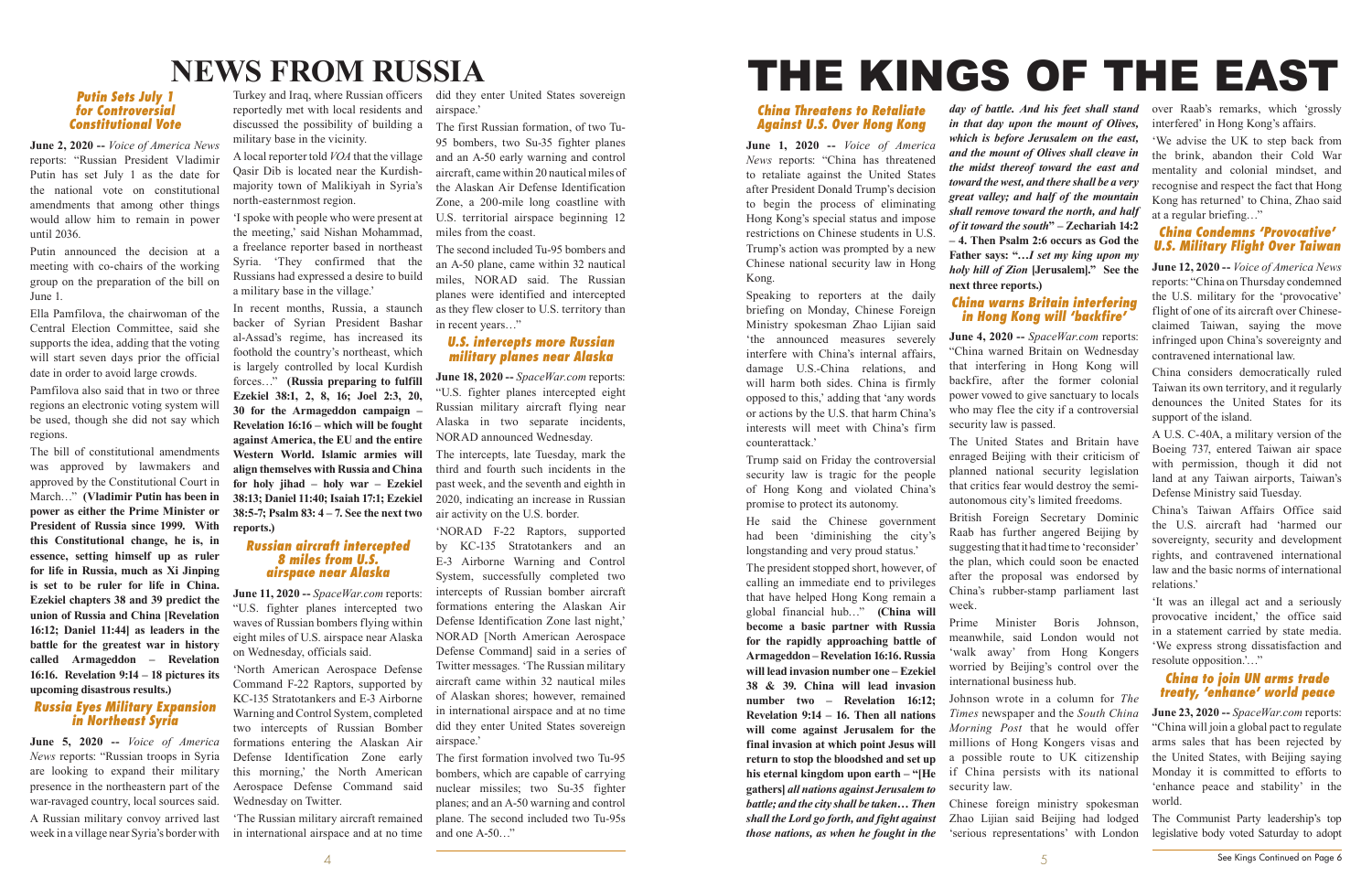6 7 See Signs Continued on Page 8 See Kings Continued on Page 7

a decision on joining the UN Arms Trade Treaty that is designed to control the flow of weapons into conflict zones.

It comes after U.S. President Donald Trump announced plans last year to pull the United States out of the agreement which entered into force in 2014.

Chinese foreign ministry spokesman Zhao Lijian told reporters that joining the treaty was 'another important measure for China to support multilateralism'.

He added that the country would make a 'continuous effort to maintain and enhance peace and stability in the world and region', and that China has 'always strictly controlled the export of military products'…"

#### *Kim's sister says North Korea will take 'action' against South*

**June 15, 2020 --** *SpaceWar.com* reports: "North Korea will take 'action' against the South and entrust its military to carry it out, Kim Yo Jong, the powerful sister of leader Kim Jong Un, threatened Saturday in a statement carried by the *KCNA* news agency.

'I feel it is high time to surely break with the South Korean authorities. We will soon take a next action,' she said in the latest denunciation of Seoul.

Since last week the North has issued a series of vitriolic condemnations of the South over activists sending anti-Pyongyang leaflets over the border something defectors do on a regular basis.

'By exercising my power authorized by the Supreme Leader, our Party and the state, I gave an instruction to the arms of the department in charge of the affairs with enemy to decisively carry out the next action,' said Kim Yo Jong, who is a key advisor to her brother…" **(Kim Jongun, and now his sister, are following in the footsteps of their father Kim Jong-il and grandfather Kim il-sung in seeking nuclear weapons. In 1993, President Bill Clinton spoke in South Korea and stated that if North Korea gained and used a nuclear weapon, the U.S. would quickly and overwhelming retaliate, and it would mean the end of their country as they know it. President** 

**George W. Bush named North Korea as one of the three-part 'axis of evil' along with Iran and Iraq in 2002. In 2014, President Barack Obama warned North Korea that the U.S. would not hesitate to use military might to defend our allies against this 'pariah state'. And in August 2017, President Donald Trump stated: "North Korea best not make any more threats to the United States. They will be met with fire and fury like the world has never seen." It is believed that North Korea developed nuclear weapons in 2004.)**

> *North Korea Threatens 'Sensational Event' to End America*

**June 23, 2020 --** *Breitbart.com* reports: "A statement from North Korea's embassy in Moscow observing the 70th anniversary of the still-ongoing Korean War this weekend threatened a 'sensational event' leading to the destruction of the United States.

North Korea routinely threatened nuclear attacks on America for much of the past decade, peaking in intensity around 2016-2017. Pyongyang's communist regime issued many of those threats in the form of videos simulating nuclear attacks on Washington, DC, and other major American cities. Following its most recent nuclear attack in September 2017, however, the United Nations approved of strict sanctions on North Korea that have crippled its economy and apparently limited its ability to threaten free states.

The belligerent statement out of Moscow follows a turbulent week in which the North Koreans bombed a joint liaison office with the South in Kaesong, built exclusively with South Korean money, and have since refused any talks with the leftist government of President Moon Jae-in. Dictator Kim Jong-un has apparently tasked his sister, Kim Yo-jong, with leading the propaganda charge against the South, as Kim has signed her name on several insulting statements targeting Moon.

Russia's *TASS* news agency reported the

statement out of North Korea's outpost in Moscow on Saturday, stating it was sent to the agency directly from the embassy…" **(Nuclear war is coming – "***Saying to the sixth angel which had the trumpet, Loose the four angels which are bound in the great river Euphrates. And the four angels were loosed, which were prepared for an hour, and a day, and a month, and a year, for to slay the third part of men. And the number of the army of the horsemen were two hundred thousand thousand: and I heard the number of them. And thus I saw the horses in the vision, and them that sat on them, having breastplates of fire, and of jacinth, and brimstone: and the heads of the horses were as the heads of lions; and out of their mouths issued fire and smoke and brimstone. By these three was the third part of men killed, by the fire, and by the smoke, and by the brimstone, which issued out of their mouths***." This conflict called Armageddon is described in Revelation 9:14 – 18. See the next two reports.)**

#### *North Korea denounces U.S. two years after Singapore summit*

**June 15, 2020 --** *SpaceWar.com* reports: "North Korea criticised Donald Trump in a stinging denunciation of the United States on Friday, the second anniversary of a landmark summit in Singapore where the U.S. president shook hands with leader Kim Jong Un.

It was the latest in a series of vitriolic statements from Pyongyang aimed at both Washington and Seoul, and came a day after the North implicitly threatened to disrupt November's election if the U.S. did not stay out of inter-Korean affairs.

In recent days, Pyongyang has excoriated the South over defectors launching leaflets criticising Kim into the North and announced it was cutting all official communication links with Seoul.

Friday's broadside contained some of the harshest criticism Pyongyang has sent Washington's way in recent months, and casts doubt over the future of the two sides'

long-stalled nuclear talks process…"

#### *North Korea: Washington remains a long-term threat*

**June 12, 2020 --** *Israel National News* reports: "North Korea sees no improvement in relations to be made by maintaining a relationship between leader Kim Jong Un and U.S. President Donald Trump, state media reported on

Friday (local time). agency *KCNA*.

U.S. policies prove Washington remains a long-term threat to the North Korean state and its people, North Korean Foreign Minister Ri Son Gwon said in a statement carried by the state news

The statement was published on the anniversary of the Singapore summit

in June 2018 which represented the first time a sitting American president met with a North Korean leader.

Ri said in retrospect the Trump administration appears to have been focusing on only scoring political points while seeking to isolate and suffocate North Korea, and threatening it with preemptive nuclear strikes and regime change…"

## **SIGNS IN THE SUN, MOON, AND STARS**

#### *For Russia, SpaceX success is 'wakeup call'*

**June 4, 2020 --** *SpaceDaily.com* reports: "Russia has lost its long-held monopoly as the only country able to ferry astronauts to the International Space Station following the flawless manned launch by U.S. company SpaceX.

The Russian space agency congratulated the United States and Elon Musk's SpaceX on the first crewed flight ever by a private company, but experts said the launch should be a wakeup call for Roscosmos.

'The success of the mission will provide us with additional opportunities that will benefit the whole international programme,' cosmonaut Sergei Krikalev, Roscosmos executive director for crewed space programmes, said in a brief video address.

Saturday's launch was the first of American astronauts from U.S. soil since the mothballing of the U.S. shuttle programme in 2011 that left Russia's more basic and reliable Soyuz spacecraft solely responsible for transporting crews…" **(Jesus said: "***And there shall be signs in the sun, and in the moon, and in the stars; and upon the earth distress of nations, with perplexity; the sea and the waves roaring; Men's hearts failing them for fear, and for looking after those things which are coming on the earth: for the powers of heaven shall be shaken. And then shall they see the Son of man coming in a cloud with power and great glory. And when these things begin to come*  *to pass, then look up, and lift up your heads; for your redemption draweth nigh***– " Luke 21:25 – 28. See the next** 

# **three reports.)**

#### *Washington seeks to turn space into combat zone, Russian Ambassador to U.S. says*

**June 2, 2020 --** *SpaceWar.com* reports: "On 18 May, the U.S. Space Force issued a \$2.375 billion contract to defence company Northrop Grumman to build two missile early detection satellites by the end of December 2025. Dubbed Next Gen OPIR, the satellites are the first of an anticipated five-sat constellation expected to be in place by 2029.

On Friday, the Russian Ambassador to the U.S. Anatoly Antonov said that Washington seeks to turn space into a combat zone, adding that there is no need to exacerbate the situation.

'We see that the Americans, with the support of their NATO allies, are trying to turn space into a combat zone and battleground for possible clashes between our nations', he said in an interview with *Zvezda TV Channel*. 'We are doing everything possible to prevent this.'

Antonov went on to say that Moscow has so far failed to convince Washington of the need to work together to prevent an arms race in outer space…"

#### *China's Defense Ministry Urges U.S., Japan to refrain from arms race in space*

**June 2, 2020 --** *SpaceWar.com* reports: "China is calling upon countries that have created space military units to prevent space from becoming a new

international battleground, Chinese Defense Ministry spokesman Ren Guoqiang said on Friday.

'Separate countries have created space military forces, under the pretext of a threat coming from other countries, but in reality in pursuit of military superiority in space', Ren said at a briefing.

'We call upon these countries to adhere to a reasonable and responsible approach, prevent space from becoming a new battleground, and to jointly protect sustainable peace in space'.

According to the spokesman, the intensification of military activity in space risks 'to trigger an arms race in space and in the future negatively affect global strategic stability'. China is closely monitoring any such actions, as stated by the spokesman.

Ren reiterated that China has consistently insisted on the peaceful use of space and strongly opposed any attempts to militarize it…"

#### *U.S. vows to curb China and Russia in space*

**June 18, 2020 --** *SpaceWar.com* reports: "The United States wants to prevent China and Russia from taking control of space and will look to allies for help, according to a new 'Defense Space Strategy' unveiled by the Pentagon on Wednesday.

The strategy document was the first since President Donald Trump announced the creation of the new Space Force military arm in December.

'China and Russia present the